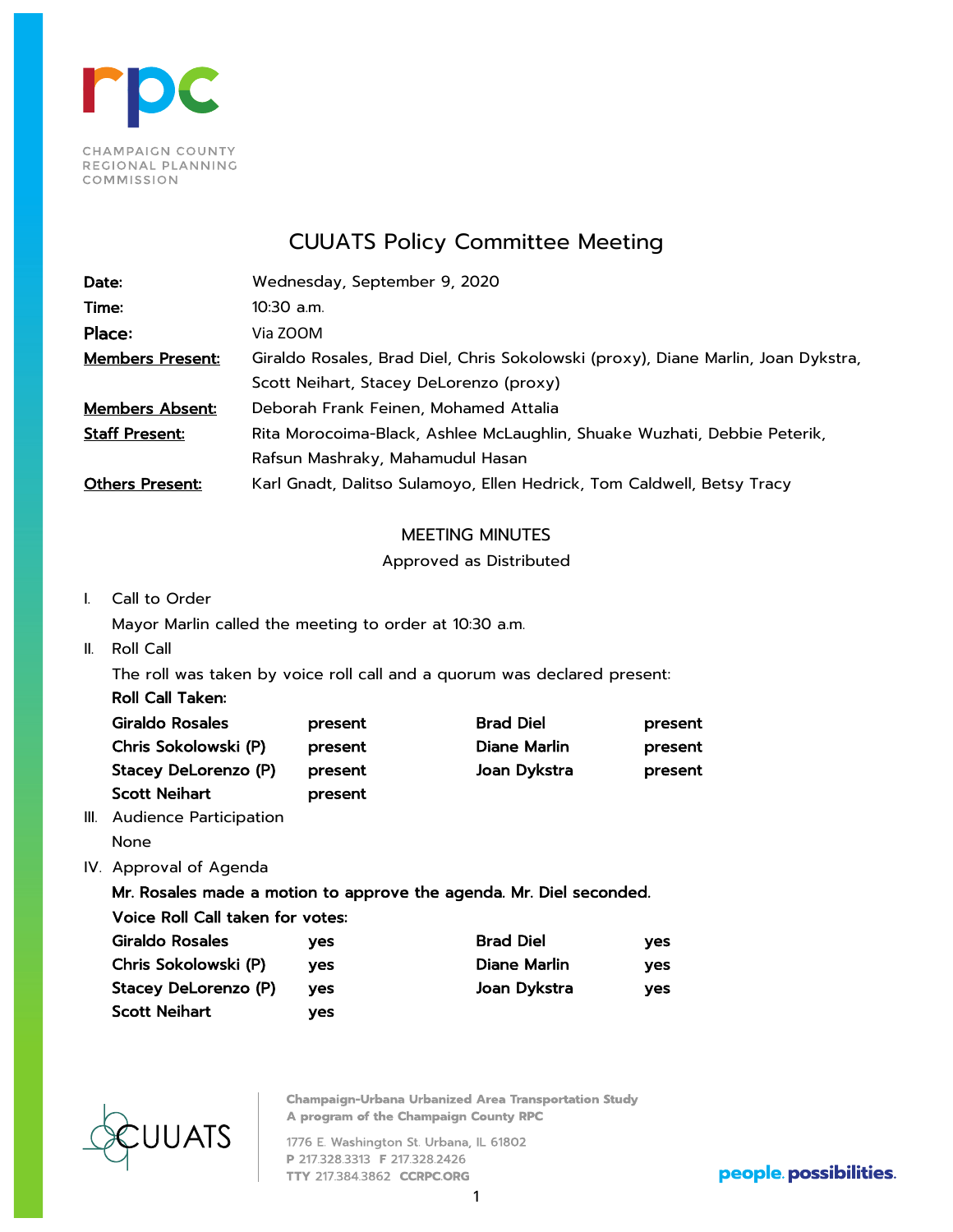

#### Upon vote, the motion unanimously carried.

V. Approval of Minutes

Mr. Diel made a motion to approve the minutes from the CUUATS Policy Committee meeting of June 17, 2020. Ms. Dykstra seconded.

Voice Roll Call taken for votes:

| <b>Giraldo Rosales</b>                     | ves | <b>Brad Diel</b> | ves |
|--------------------------------------------|-----|------------------|-----|
| Chris Sokolowski (P)                       | ves | Diane Marlin     | ves |
| Stacey DeLorenzo (P)                       | ves | Joan Dykstra     | ves |
| <b>Scott Neihart</b>                       | ves |                  |     |
| Upon vote, the motion unanimously carried. |     |                  |     |

VI. New Business

A. Approval of Transportation Improvement Program (TIP) FY 2020-2023 Amendments – Ashlee **McLaughlin** 

BACKGROUND

The C-U Mass Transit District, Regional Planning Commission, City of Champaign, and Village of Mahomet submitted 16 amendments to the Transportation Improvement Program FY 2020- 2025. The following describes the amendments:

## MTD Project MTD-19-04

This is an existing MTD project for the replacement of two (2) 60-ft hydrogen fuel cell buses with additional facilities and infrastructure costs. The total project cost increased 26 percent from \$11,199,327 to \$14,114,126 in Federal 5307 and 5339 funding, State DOAP funding, and MTD Capital Reserve. The fiscal year changed from FY 20 to FY 21.

## MTD Project MTD-21-03

This is an existing MTD project for the replacement of three (3) 40-foot hybrid buses. The project scope changed to replace three (3) 60-foot hybrid buses, increasing the total project cost 48 percent from \$1,983,000 in federal and state funds to \$2,940,000 using 100 percent state Rebuild Illinois Capital Grant funds. This project is in FY 21.

## MTD Project MTD-21-04

This is an existing MTD project for building a solar array on property leased from the Urbana Champaign Sanitary District. The total project cost increased 22 percent from \$4.4 million in federal and state funds to \$5.35 million using 100 percent state Rebuild Illinois Capital Grant funds. This project is in FY 21.



**Champaign-Urbana Urbanized Area Transportation Study** A program of the Champaign County RPC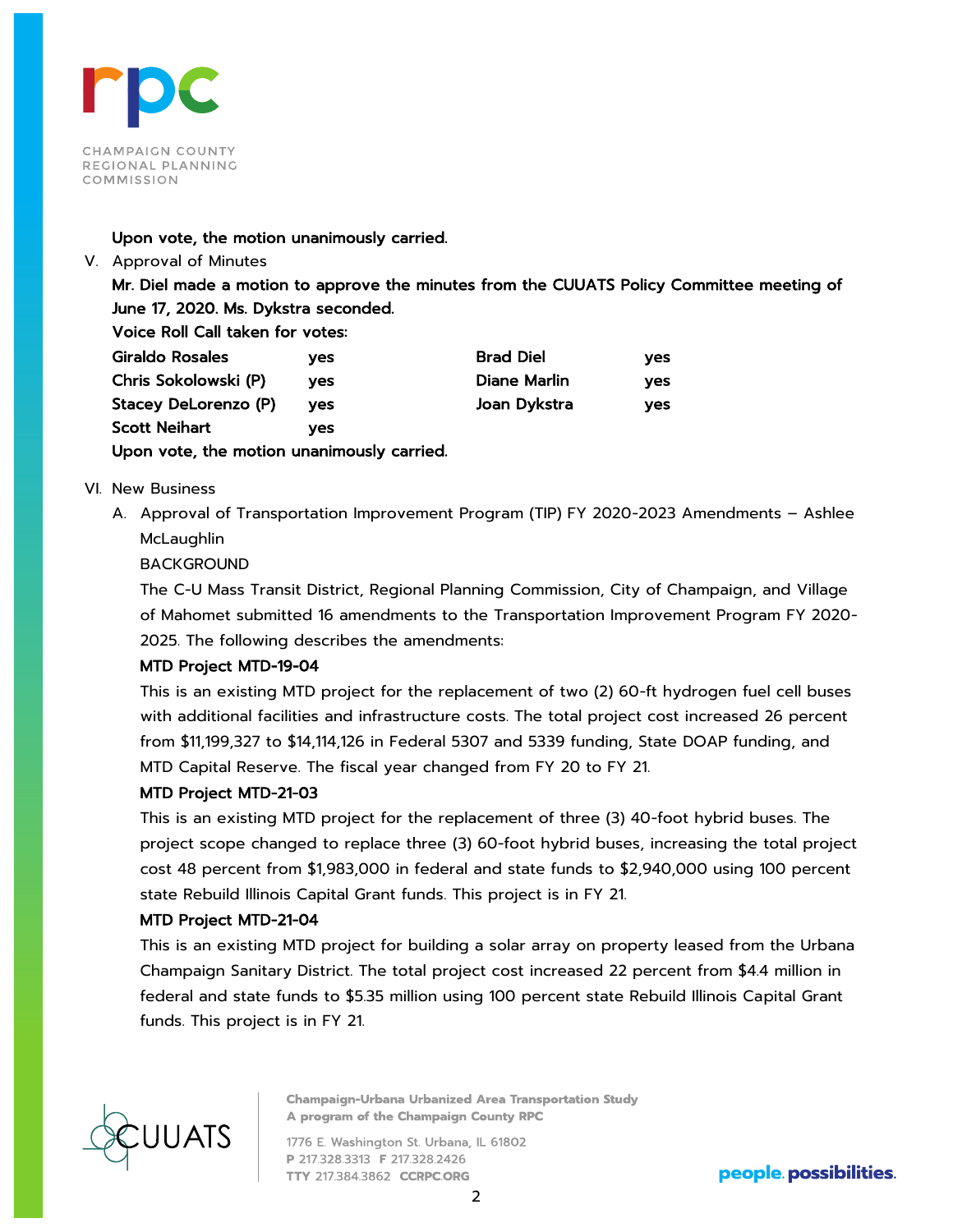

#### MTD Project MTD-21-05

This is an existing MTD project for repairing existing first generation passenger information kiosks at various bus stops. The total project cost of \$110,000 was funded with a combination of state and local capital and has changed to be funded using 100 percent state Rebuild Illinois Capital Grant funds. This project is in FY 21.

#### MTD Project MTD-22-01

This is an existing MTD project for the replacement of four (4) 60-ft hydrogen fuel cell buses using federal 5307 and state capital funding. The total project cost has decreased 0.2 percent and federal funding has been removed. The new project cost is \$6,507,000 to be funded using 100 percent state Rebuild Illinois Capital Grant funds. This project is in FY 22.

#### MTD Project MTD-22-02

This is a new MTD project for the replacement of five (5) 40-ft hybrid buses. The total project cost is \$3,400,000 funded with 80 percent (\$2,720,000) federal 5307 funds and 20 percent (\$680,000) local funds. This project is in FY 22.

#### MTD Project MTD-23-01

This is an existing MTD project for the replacement of six (6) 40-ft hydrogen fuel cell buses. The total project cost decreased 10 percent and state funding was removed. The new project cost is \$5,400,000 funded with 80 percent (\$4,320,000) federal 5307 funds and 20 percent (\$1,080,000) local funds. This project is in FY 23.

#### MTD Project MTD-23-02

This is a new MTD project for the replacement of ten (10) 40-ft hybrid buses. The total project cost is \$6,900,000 funded with 80 percent (\$5,520,000) federal 5307 funds and 20 percent (\$1,380,000) local funds. This project is in FY 23.

#### MTD Project MTD-24-01

This is a new MTD project for the replacement of ten (10) 40-ft hybrid buses. The total project cost is \$7,000,000 funded with 80 percent (\$5,600,000) federal 5307 funds and 20 percent (\$1,400,000) local funds. This project is in FY 24.

#### MTD Project MTD-25-01

This is a new MTD project for the replacement of five (5) 30-ft compressed natural gas (CNG) buses. The total project cost is \$2,750,000 funded with 80 percent (\$2,200,000) federal 5307 funds and 20 percent (\$550,000) local funds. This project is in FY 25.

## MTD Project MTD-25-02



**Champaign-Urbana Urbanized Area Transportation Study** A program of the Champaign County RPC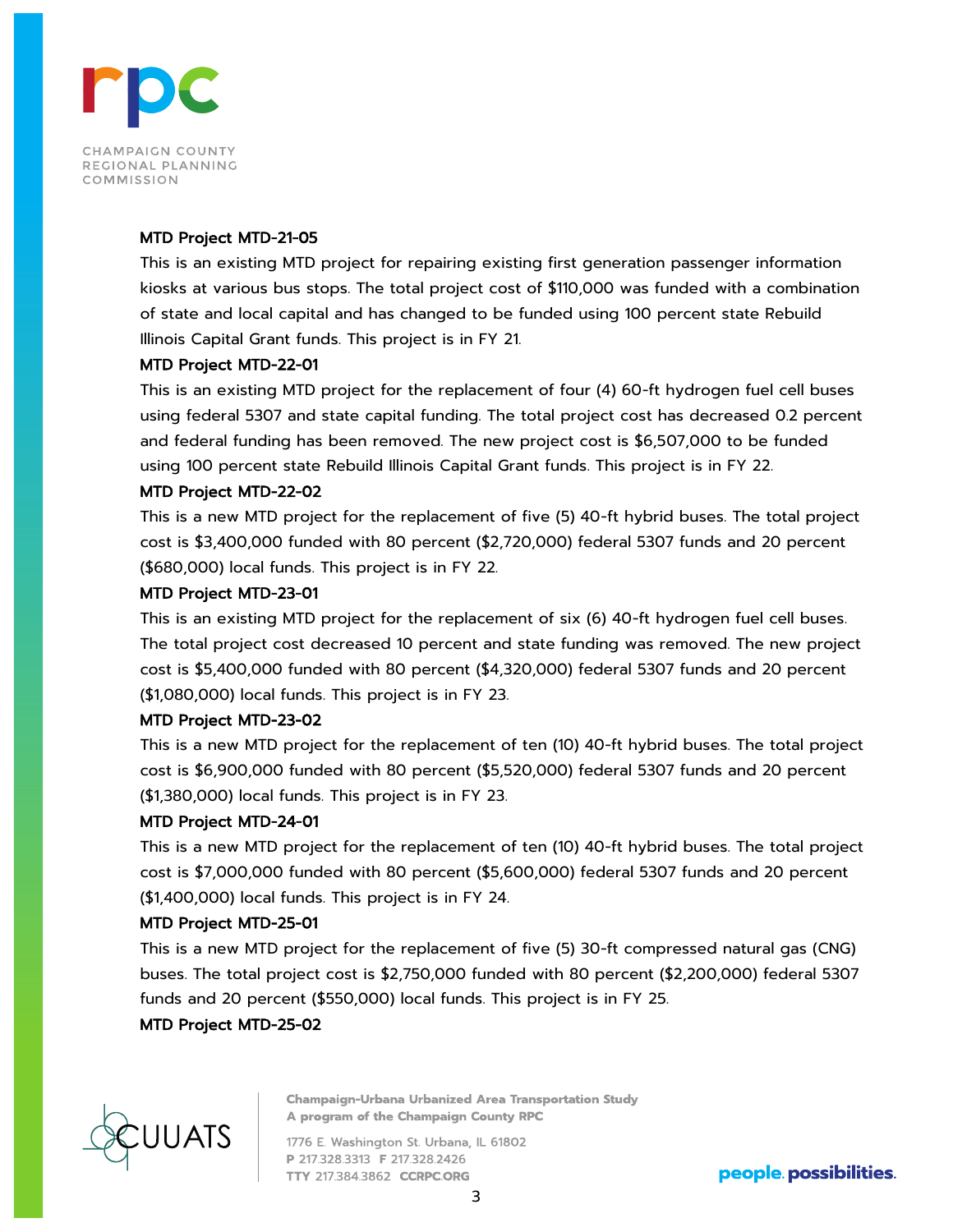

This is a new MTD project for the replacement of five (5) 40-ft hybrid buses. The total project cost is \$3,550,000 funded with 80 percent (\$2,840,000) federal 5307 funds and 20 percent (\$710,000) local funds. This project is in FY 25.

## MTD Project MTD-25-03

This is a new MTD project for the replacement of four (4) 40-ft hydrogen fuel cell buses. The total project cost is \$3,600,000 funded with 80 percent (\$2,880,000) federal 5307 funds and 20 percent (\$720,000) local funds. This project is in FY 25.

## City of Champaign Project CH-23-05

This is an existing City of Champaign project for the reconstruction of Mattis Avenue from Windsor Road to Curtis Road approved for STBGP/STPU funds in 2018. The total project cost is \$5,245,000. Due to a clerical error, the amount of STBGP/STPU funds approved by the CUUATS Technical and Policy Committees was \$1,875,000, rather than the \$2,250,000 originally requested. Each agency approved for STBGP/STPU funding in 2018 was intended to receive 50 percent of the eligible project costs in accordance with the 1999 Resolution for Future Use of STPU Funds for CUUATS. This project is in FY 23.

## Village of Mahomet MA-22-02

This is a new Village of Mahomet project for new construction and widening of South Mahomet Road from Sunny Acres Road to Churchill Road. The total project cost is \$4,570,000 funded with 93 percent (\$4,250,000) local funds and \$270,00 in IDOT Section 130 funds for new crossing devices and \$50,000 in Illinois Commerce Commission funds. This project is in FY 22.

## RPC Project RPC-20-11

This is a new RPC project to create a Collaborative Access Score web application and to host a series of public engagement activities around the MPA to test the methodology and web application. The total project cost is \$205,153 funded with 80 percent (\$164,122) federal planning research funds and 20 percent (\$41,031) state match. This project is in FY 21.

## RPC Project RPC-21-02

This is an RPC grant to fund operation of the Champaign County Area Rural Transportation Services (C-CARTS) as well as facilitate meetings of the Champaign County Rural Transit Advisory Group (RTAG), provide compliance oversight, technical planning assistance, and data analysis for the County's rural public transit system. The total project cost is \$913,562 funded



**Champaign-Urbana Urbanized Area Transportation Study** A program of the Champaign County RPC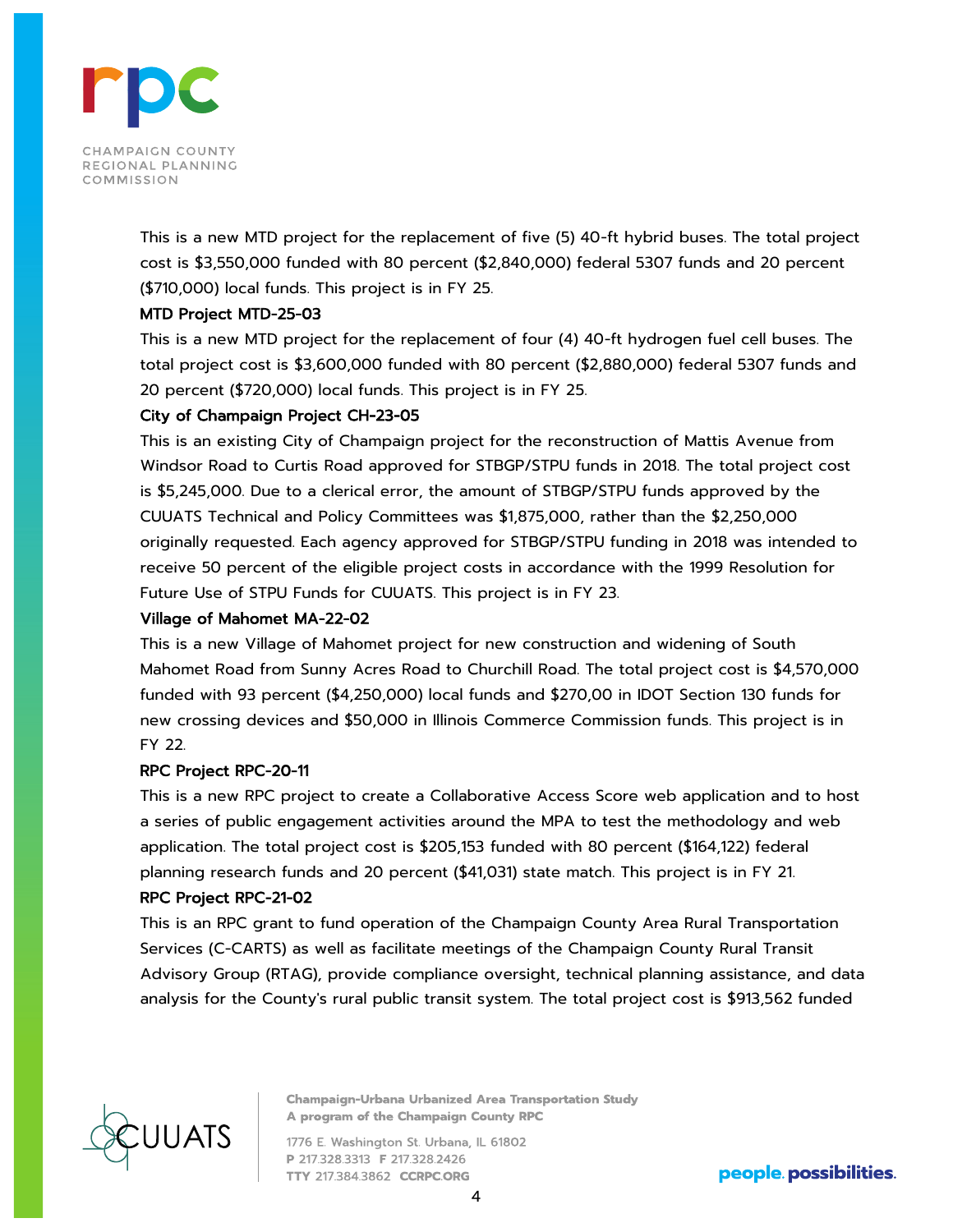

with FTA 5311 funds, state DOAP funds, lead agency funds, service contracts, and fare box funds. This grant is for FY 21.

Mr. Rosales made a motion to approve the Transportation Improvement Program (TIP) FY 2020-2023 Amendments. Mr. Diel seconded.

Voice Roll Call taken for votes:

| Giraldo Rosales                            | ves | <b>Brad Diel</b>    | ves |
|--------------------------------------------|-----|---------------------|-----|
| Chris Sokolowski (P)                       | ves | <b>Diane Marlin</b> | ves |
| Stacey DeLorenzo (P)                       | ves | Joan Dykstra yes    |     |
| <b>Scott Neihart</b>                       | ves |                     |     |
| Upon vote, the motion unanimously carried. |     |                     |     |

B. Presentation of Transportation Improvement Program (TIP) FY 2020-2023 Modifications – Ashlee McLaughlin

Ms. McLaughlin commented on a typo on the agenda. The TIP FY should be 2020-2025, not 2020-2023.

## BACKGROUND

The Illinois Department of Transportation, City of Champaign, City of Urbana, Mass Transit District, University of Illinois, Village of Savoy, Village of Mahomet, Regional Planning Commission, and Urbana Park District submitted 32 administrative modifications to the Transportation Improvement Program FY 2020-2025. The following describes the modifications:

## State of Illinois Project A167C

This is an existing state project for I-57/I-74 interchange reconstruction. Since the project includes an experimental feature, FHWA approved a 95/5 federal/state funding split rather than the typical 90/10 split for interstate projects. The total project cost is unchanged at \$121 million. This project is in FY 21.

#### State of Illinois Project H352/353

The state has added a new phase to an existing state project for I-74 bridge work at ICRR & TR 158. The new phase is for PE phase I & II and is a carryover from FY 20. The cost of the new phase is \$40,000 with 90 percent (\$36,000) federal NHPP-State funds and 10 percent (\$4,000) state match. This project is in FY 21.



**Champaign-Urbana Urbanized Area Transportation Study** A program of the Champaign County RPC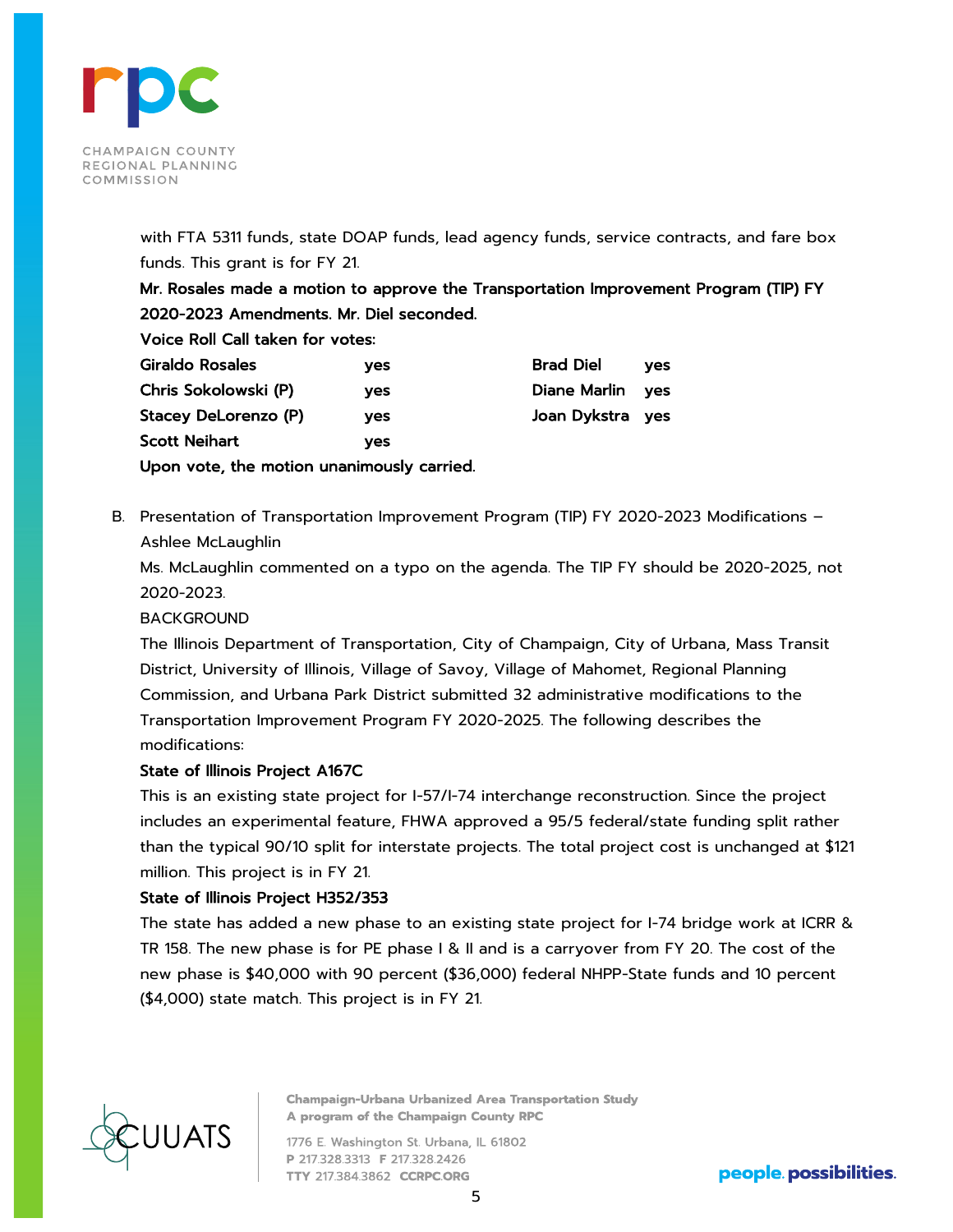

#### MTD Project MTD-18-04

This is an existing MTD project for a Transit System Analysis. The fiscal year changed from FY 20 to FY 21.

#### MTD Project MTD—19-02

This is an existing MTD joint development project to expand the Illinois Terminal. The fiscal year changed from FY 20 to FY 21.

#### MCORE Projects 4A, 4B, and 5

The fiscal year changed from FY 20 to FY 21 for the three ongoing MCORE projects.

#### City of Champaign Project CH-19-05/SA-19-01

This is an existing project in the City of Champaign and Village of Savoy for complete street engineering on Prospect Avenue from Curtis Road to Windsor Road. The fiscal year changed from FY 20 to FY 21.

## City of Champaign Project CH-21-05

This is an existing project for complete street improvements on St. Mary's Road from Neil Street to Fourth Street. The eastern project limit has changed from Fourth Street to Oak Street. This project is in FY 21.

#### City of Champaign Annual Street Improvements

The City of Champaign modified nine (9) existing annual asphalt and concrete street improvement listings using local funds. Two of the listings changed fiscal years from 2020 to 2021. Seven of the listings in fiscal years 2021, 2022, and 2023 increased the total cost with MFT Renewal Funds.

The City of Champaign also added eight (8) new asphalt and concrete street improvement listings for fiscal years 2024 and 2025.

#### Village of Mahomet Project MA-18-03

This is an existing Village of Mahomet project for the Sangamon River Greenway canoe and kayak launch. The fiscal year changed from FY 20 to FY 24.

## Village of Mahomet Project MA-21-01

This is a new Village of Mahomet project for traffic signals at US 150 and Lake of the Woods Road that was previously listed as a TIP illustrative project. The total project cost is \$300,000 in local funds. This project is in FY 21.



**Champaign-Urbana Urbanized Area Transportation Study** A program of the Champaign County RPC

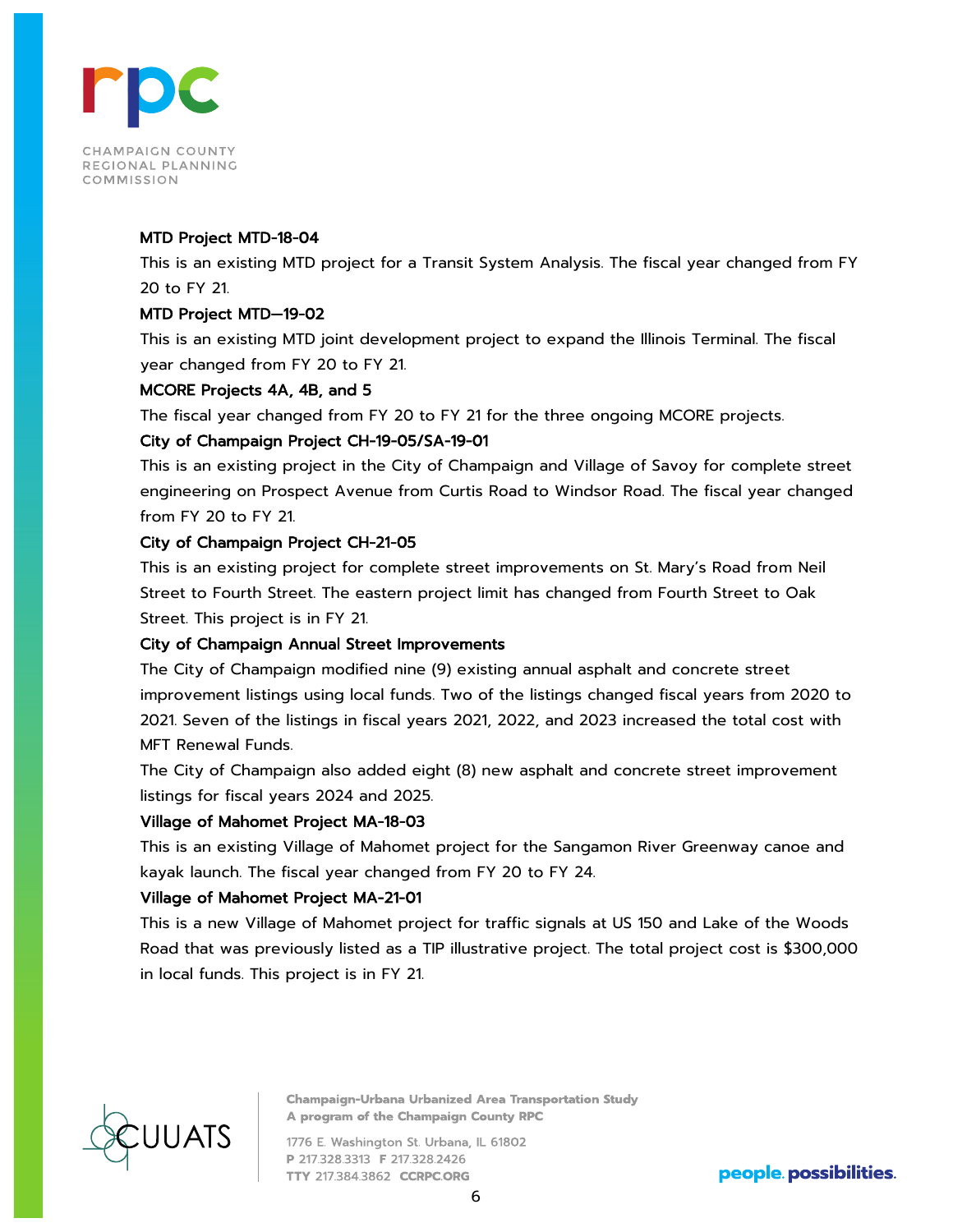

#### Urbana Park District Project UPD-17-01

This is an existing Urbana Park District project for a shared-use path on Park Street from Broadway Avenue to Church Street/McCullough Street. The fiscal year changed from FY 20 to FY 21.

#### RPC Project RPC-20-01

This is an existing Regional Planning Commission project for the Region 8 Human Services Transportation Plan (HSTP). This project is funded with a two-year federal grant. The fiscal year for this project has changed from FY 20 to FY 21 to reflect the length of the grant.

#### RPC Project RPC-20-08

This is an existing Regional Planning Commission project to develop a transportation plan for Champaign County funded by State Rural Planning funds. The fiscal year for this project changed from FY 20 to FY 21.

## RPC Project RPC-20-10

This is an existing Regional Planning Commission project to develop a Safety Forecasting Tool. The fiscal year for this project changed from FY 20 to FY 21.

C. Approval of Annual Listing of Federally Obligated Projects FY 2020 – Ashlee McLaughlin Ms. McLaughlin commented that every year the staff is required to publish the list of projects in the Metropolitan Planning Area (MPA) that were obligated federal funding. [The Annual](https://ccrpc.org/documents/federally-obligated-projects/fy-2020-fop/)  [Listing of Federally Obligated Projects for FY 2020 i](https://ccrpc.org/documents/federally-obligated-projects/fy-2020-fop/)s published as a website. Ms. McLaughlin presented the website that includes a table showing the list that the CUUATS staff receives from FHWA and other related information.

## Mr. Diel made a motion to approve the Annual Listing of Federally Obligated Projects FY 2020. Mr. Rosales seconded.

| Voice Roll Call taken for votes: |     |                  |            |
|----------------------------------|-----|------------------|------------|
| Giraldo Rosales                  | ves | <b>Brad Diel</b> | <b>ves</b> |
| Chris Sokolowski (P)             | ves | Diane Marlin     | ves        |
| Stacey DeLorenzo (P)             | ves | Joan Dykstra yes |            |
| Scott Neihart                    | yes |                  |            |

Upon vote, the motion unanimously carried.



**Champaign-Urbana Urbanized Area Transportation Study** A program of the Champaign County RPC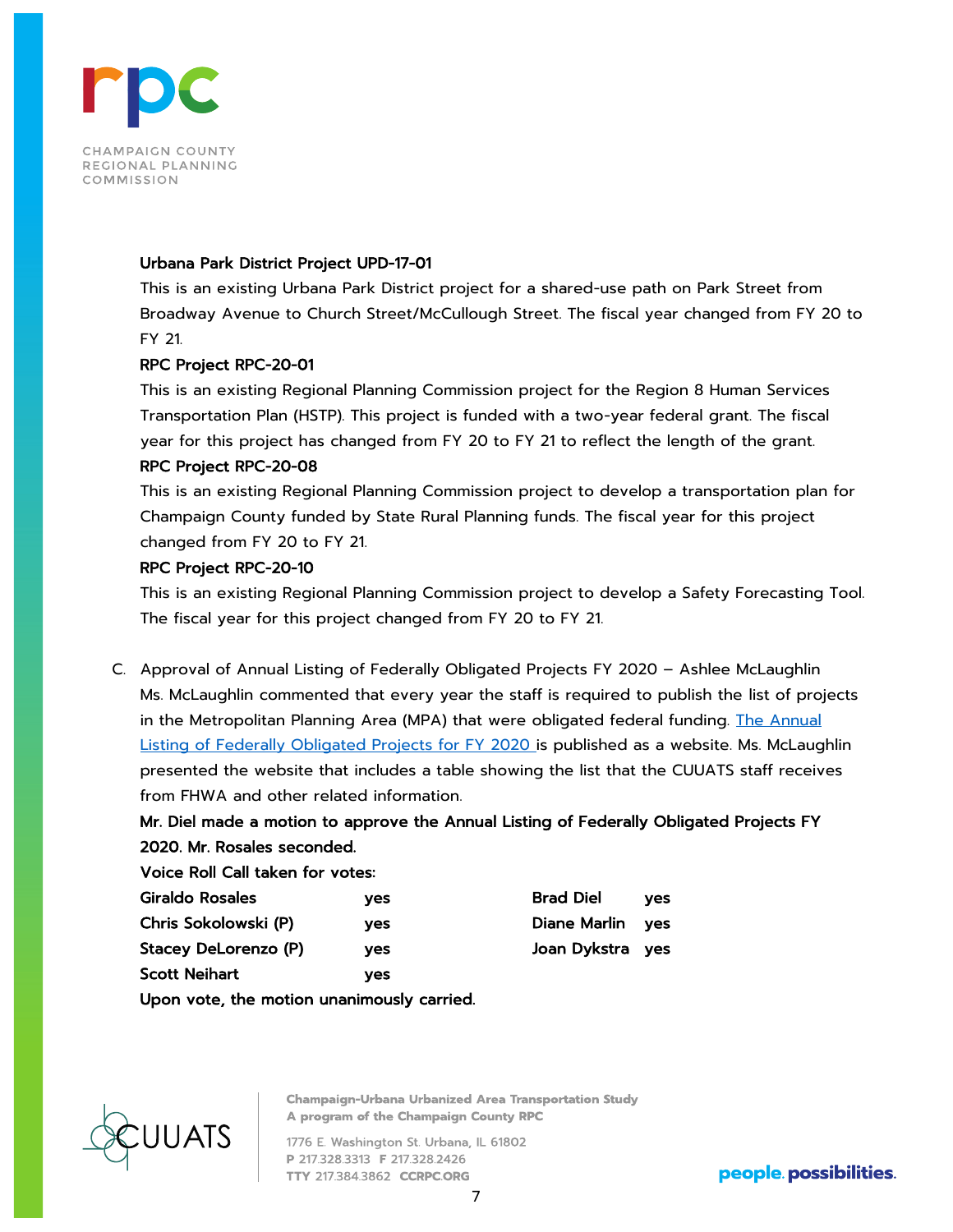

D. Update of Federal Performance Measures 2018/2019 Performance – Shuake Wuzhati BACKGROUND:

MAP-21 and the FAST Act established a national performance measurement system for the highway and transit programs. USDOT instituted this performance management requirement by establishing performance measures for four categories through rulemakings.

Ms. Wuzhati commented that for the past few years DOTs and MPOs have been required to track and report a list of federal performance measures:

- 1. PM1 Safety Performance Measures
- 2. PM2 Pavement and Bridge Condition Performance Measures
- 3. PM3 System Performance/Freight Performance Measures
- 4. TAM Transit Asset Conditions
- 5. Transit Safety Measures

Ms. Wuzhati presented a table with detailed information on the performance measures showing when the federal performance requirements were enacted, what the target setting schedule is, when the state is required to establish new targets and when the MPO is required to renew the targets. The MPO has until February of next year to decide if they want to accept IDOT's targets or propose their own targets. The staff will report back to the committee at the December CUUATS meetings on their recommendations for the committee's approval. This detailed information can be found on the website: Federal Performance [Measure Report Card.](https://ccrpc.org/documents/system-performance-report/)

E. Presentation of 2019 C-U Pedestrian and Bicycle Survey (PABS) Report – Ashlee McLaughlin Ms. McLaughlin commented that the C-U Pedestrian and Bicycle Survey was completed in 2019, with financial support from IDOT as part of a larger grant which also helped with public outreach for the Long Range Transportation Plan and data collection for active transportation in the community. Ms. McLaughlin presented the website (2019 Champaign-Urbana Pedestrian [and Bicycle Survey Report\)](https://ccrpc.gitlab.io/pabs/) which includes the Pedestrian and Bicycle Survey Report in detail.

Mayor Marlin commented that the active transportation data was higher than the national rate. Ms. McLaughlin commented that with C-U being a college town and a dense smart growth community, there are significantly higher patterns of walking, biking and public transit.



**Champaign-Urbana Urbanized Area Transportation Study** A program of the Champaign County RPC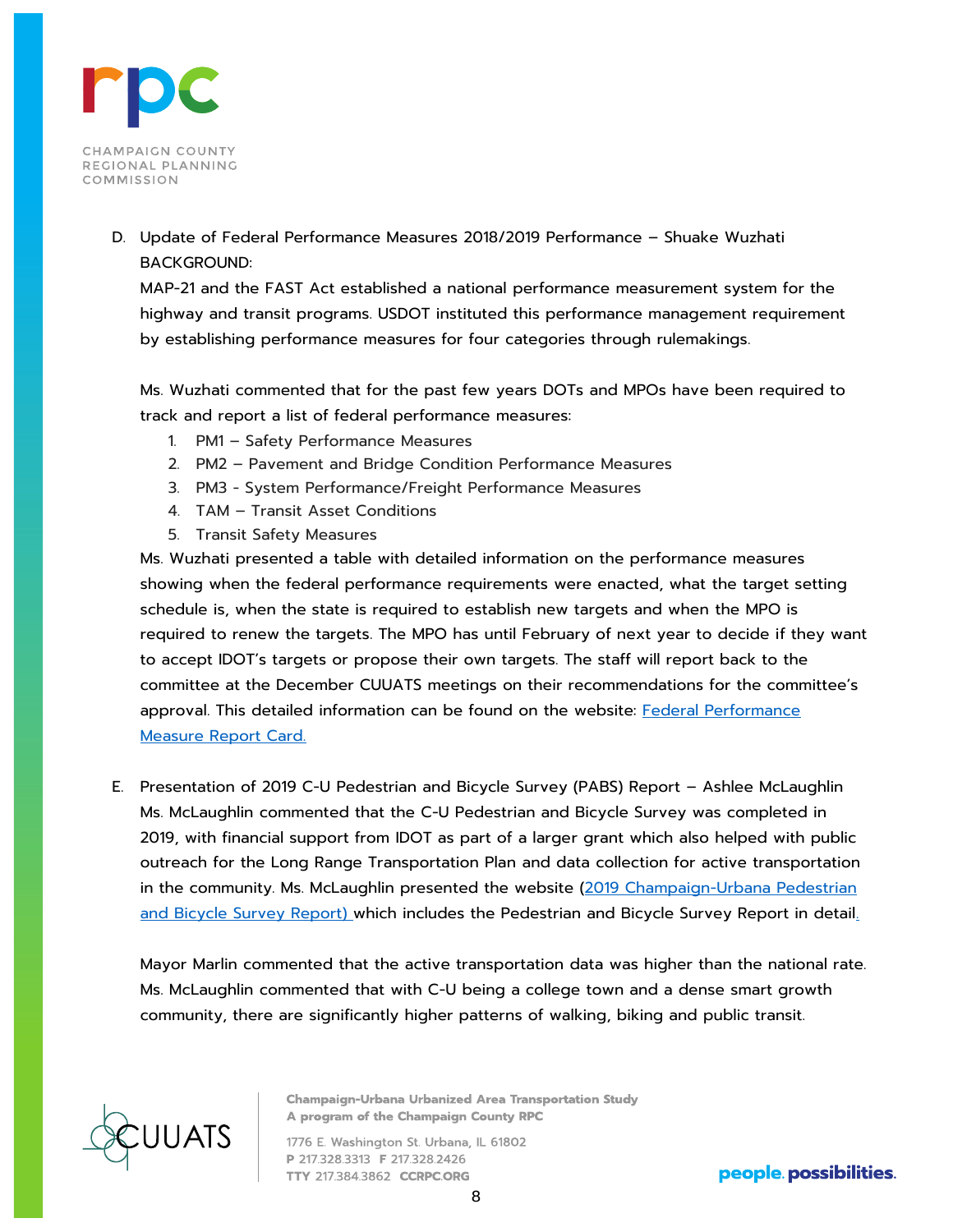

#### VII. Old Business

- A. Projects and Working Groups
	- 1. Multimodal Corridor Enhancement (MCORE) Project Chris Sokolowski
		- Project Four is ahead of schedule. Concrete work will be completed by the first week of October. There will be still be some odds and ends to finish such as street lighting.
		- Mayor Marlin commented that Project Five is underway in Urbana. There was an issue with the post office refusing to deliver mail to some residents that lived along the construction route, but otherwise Project Five is on schedule.
		- Mr. Neihart left the meeting at 11:04 a.m.
	- 2. Champaign County Rural Transit Advisory Group (RTAG) Rita Morocoima-Black
		- C-CARTS ridership remains stable after a large decrease in the months of March, April and May. There was a one percent increase in ridership in fiscal year 2020 compared with fiscal year 2019.
		- C-CARTS received three replacement 14-passenger buses.
		- The Cares Act agreement was approved by the County Board in August. C-CARTS will be able to charge to the grant for the significant changes that were made with C-CARTS in terms of more drivers and more buses.
	- 3. Safety Committee Rita Morocoima-Black
		- A meeting was held about three weeks ago and the CUUATS staff provided an update on the most recent data received from IDOT.
		- An analysis was done for 2014-2018, and the staff presented the five years of crash data to the committee. The staff presented the trends to the committee as compared to the previous period data.
		- The staff provided information on safety targets for the crash emphasis areas that were defined in the urban plan and rural plan.
		- The staff identified the high priority segments and intersections and will complete a detailed safety study of the top 20 priority locations in Champaign County and Champaign-Urbana including intersections and segments as part of an IDOT grant awarded to CUUATS. At this time, staff will be refining those locations.



**Champaign-Urbana Urbanized Area Transportation Study** A program of the Champaign County RPC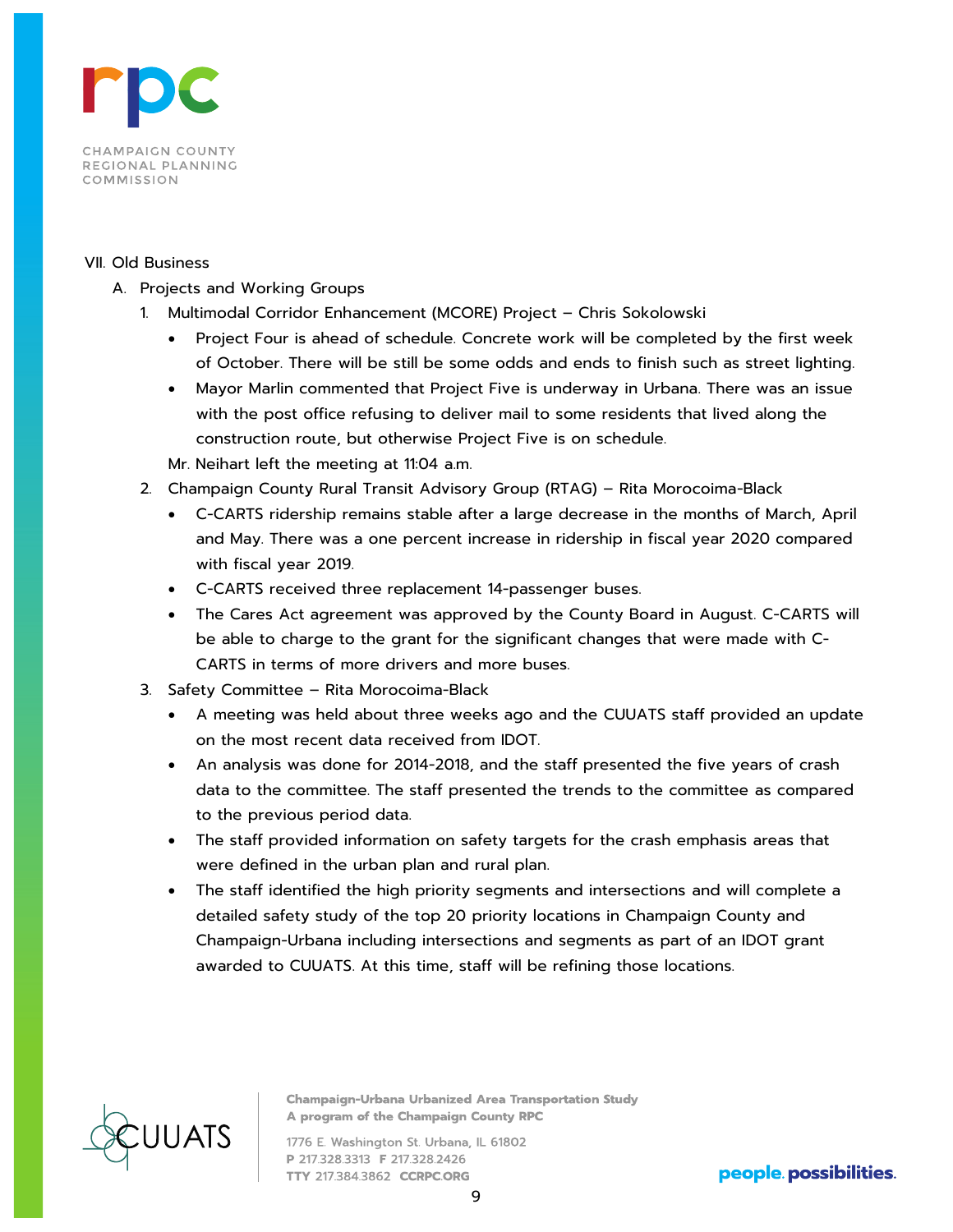

#### B. Agency Reports

- 1. City of Champaign Chris Sokolowski
	- The concrete street maintenance project on Springer Drive between Mattis Avenue and Country Fair Drive is ongoing.
	- All the paving is complete for the annual asphalt overlay projects in the city.
	- City Council discussed the revenue projections. Due to COVID, there will be impacts on the transportation projects within the Capital Improvement Plan.

Mr. Diel commented on the Springer Drive project and wondered how that project became a priority project. Mr. Sokolowski commented that it was a decision based on the pavement condition, and from an operational standpoint, the amount of time the staff was spending by continuing to go out there. using a lot of limited resources.

- 2. City of Urbana Diane Marlin
	- MCORE Project Five is ongoing.
	- The Washington Street and Vine Street reconstruction project is complete and close to being open.
	- The street lighting project on campus is in the works.
	- There will be a presentation on the extension of the Kickapoo Rail Trail at the City Council meeting in October.
	- The city is getting closer to having the funding to complete the Florida Avenue study.
	- The financial forecast will be ready at the end of the month, but the Mayor commented that the city is looking at a \$3 million shortfall this year in revenue.
	- Ms. DeLorenzo asked who she should contact for projects going on in Urbana. The original contact was Craig Shonkwiler. Mayor Marlin suggested starting with Carol Mitten, the interim Public Works Director, Justin Swinford for stormwater or Shannon Beranek for transportation.
- 3. Village of Savoy Joan Dykstra
	- The Prospect Avenue project is essentially complete.
	- The INFRA grant was not awarded to the Village of Savoy. Congressman Davis said that there were no INFRA grants awarded in the State of Illinois for this year.
	- The village is still waiting to hear if they were awarded the BUILD grant which would assist the village with the Curtis Road project.



**Champaign-Urbana Urbanized Area Transportation Study** A program of the Champaign County RPC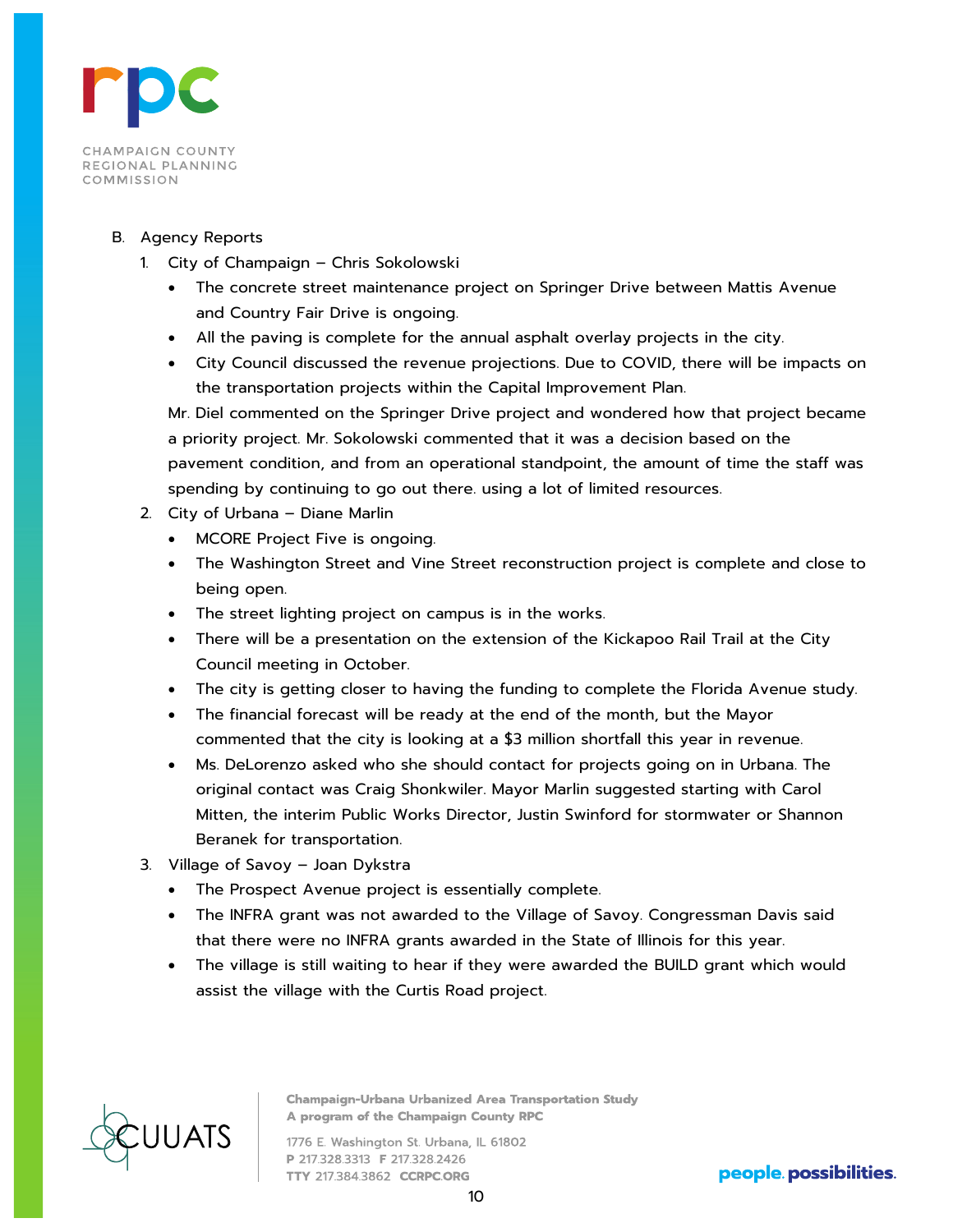

- The Board of Trustees will be voting on the new Village Administrator at tonight's meeting. If voted in, the new administrator would begin October 1. The village will then begin the process to hire a Public Works Director.
- 4. MTD Karl Gnadt
	- Ridership is still significantly down 70 percent.
	- The hydrogen fuel cell project is ongoing. The design of the hydrogen production station is almost complete. Many components have already been ordered. Facility modifications at the maintenance department are under way and should be completed in October. Buses have completed pre-production and scheduled to go online in late December for a delivery date to MTD in early February.
	- The Yards project in downtown Champaign continues. MTD will be launching public input for the NEPA (The National Environmental Protection Act) review which is the Environment Impact Analysis launching tomorrow. Public input will be online.
- 5. Champaign County

Ms. Morocoima-Black commented that IDOT selected Champaign County for \$2.5 million in local highway safety funding for a five-mile project on CR 18 between the intersection of IL 130 and Rt. 45. The project is expected to begin in the summer of 2022 or 2023.

- 6. University of Illinois Stacey DeLorenzo
	- The university is working on bike path repairs and replacements.
	- The St. Mary's Road project has been submitted to IDOT for final approval.
- 7. Village of Mahomet Ellen Hedrick No report.
- 8. CC Regional Planning Commission Rita Morocoima-Black
	- CUUATS staff has had weekly meetings with the staff of Replica who developed a Replica Model for data collected in the fall of 2018 and winter of 2018-2019 on Thursdays and Saturdays. There were discrepancies found on main arterials in Champaign-Urbana, and pedestrian and bicycle volume in the University District. The Replica staff is evaluating the discrepancies. Replica staff is also working with the MTD staff on ridership data and addressing concerns on the transit portion of the model.
	- A student from the University of Illinois is going to be working on a Capstone project to analyze the COVID-19 impact on transportation and economic development in Champaign-Urbana and possibly Champaign County. Travel changes, data behavior,



**Champaign-Urbana Urbanized Area Transportation Study** A program of the Champaign County RPC